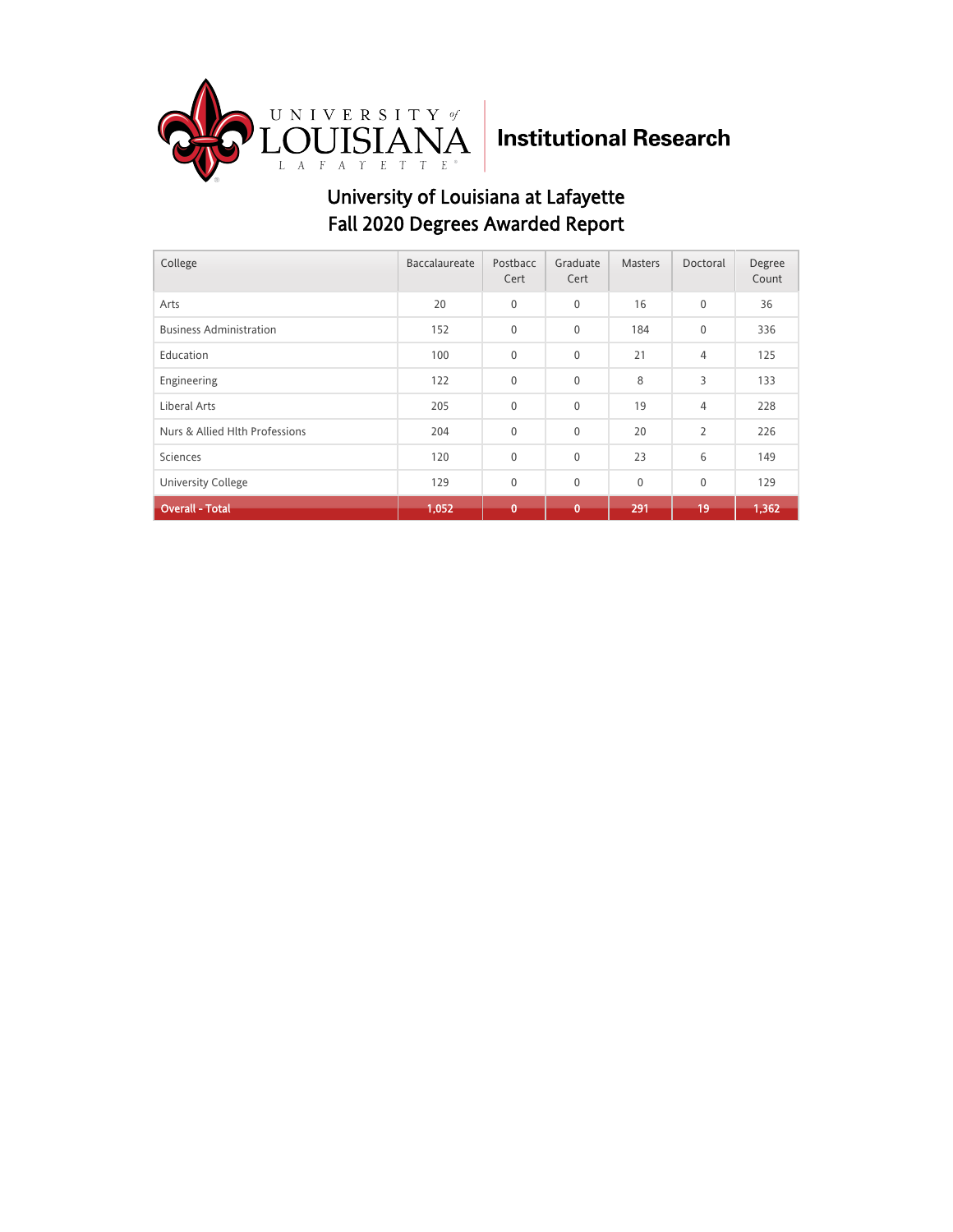

| <b>College</b>         | <b>Department</b>              | Program                            | <b>First Concentration</b>           | <b>Degree Count</b> |  |
|------------------------|--------------------------------|------------------------------------|--------------------------------------|---------------------|--|
| Arts                   | Architecture                   | Architectural Studies - BS_ARCS    |                                      | $\mathbf{1}$        |  |
|                        |                                | Architecture - MARC_ARCH           |                                      | 15                  |  |
|                        | Architecture - Total           | 16                                 |                                      |                     |  |
|                        | Interior Design                | Interior Design - BID_INDS         |                                      | $\mathbf{1}$        |  |
|                        | <b>Interior Design - Total</b> |                                    |                                      |                     |  |
|                        | Music                          | Music - BA_MUSC                    | <b>MBUS - Music Business</b>         | 6                   |  |
|                        |                                | Music - MM_MUS                     |                                      | $\mathbf{1}$        |  |
|                        | <b>Music - Total</b>           |                                    |                                      | $\overline{7}$      |  |
|                        | Performing Arts                | Performing Arts - BFA_PFAR         | ACT - Acting                         | $\mathbf{1}$        |  |
|                        |                                |                                    | DANC - Dance                         | $\mathbf{1}$        |  |
|                        |                                |                                    | THEA - Theatre                       | $\mathbf{1}$        |  |
|                        |                                | Performing Arts - BFA_PFAR - Total |                                      | 3                   |  |
|                        | <b>Performing Arts - Total</b> | $\overline{\mathbf{3}}$            |                                      |                     |  |
|                        | Visual Arts                    | Visual Arts - BFA_VIAR             | CART - Computer Art and<br>Animation | $\overline{2}$      |  |
|                        |                                |                                    | <b>CERM - Ceramics</b>               | $\mathbf{1}$        |  |
|                        |                                |                                    | NMED - New Media and Digital Art     | $\mathbf{1}$        |  |
|                        |                                |                                    | PHOT - Photography                   | $\mathbf{1}$        |  |
|                        |                                |                                    | <b>PNTG - Painting</b>               | $\overline{2}$      |  |
|                        |                                |                                    | PRMG - Printmaking                   | $\mathbf{1}$        |  |
|                        |                                |                                    |                                      | $\mathbf{1}$        |  |
|                        |                                | Visual Arts - BFA_VIAR - Total     |                                      |                     |  |
|                        | <b>Visual Arts - Total</b>     |                                    |                                      | 9 <sup>°</sup>      |  |
| Arts - Total           | 36                             |                                    |                                      |                     |  |
| <b>Overall - Total</b> |                                |                                    |                                      | 36                  |  |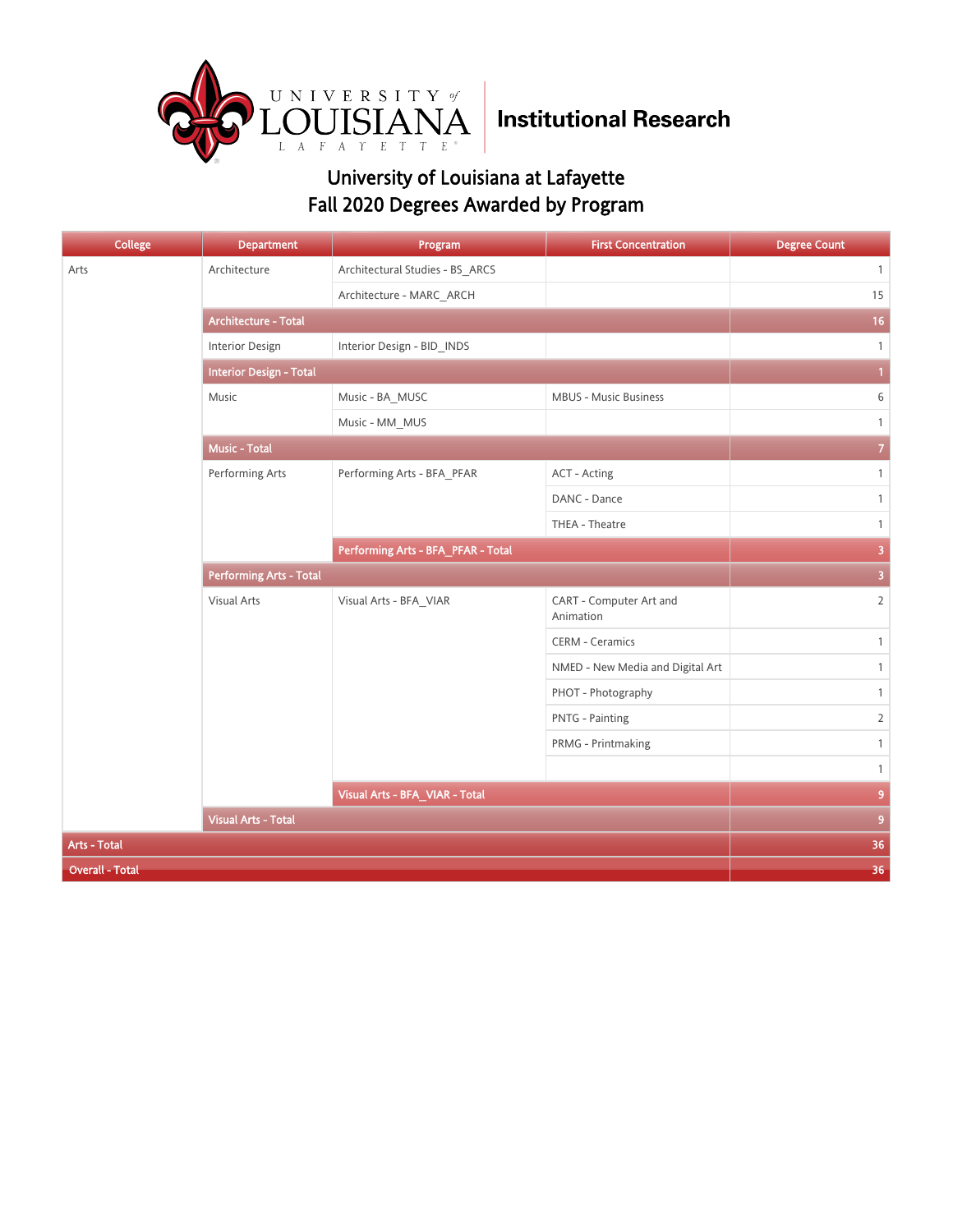

| <b>College</b>                 | <b>Department</b>                      | Program                                           | <b>First Concentration</b>            | <b>Degree Count</b> |
|--------------------------------|----------------------------------------|---------------------------------------------------|---------------------------------------|---------------------|
| <b>Business Administration</b> | Accounting                             | Accounting - BSBA_ACCT                            |                                       | 25                  |
|                                |                                        | Accounting - MS_ACCT                              |                                       | $\overline{2}$      |
|                                |                                        | Accounting - MS_ACTO                              |                                       | $\overline{2}$      |
|                                | <b>Accounting - Total</b>              |                                                   |                                       | 29                  |
|                                | <b>Business Administration</b>         | <b>Business Administration - MBA_MBA</b>          | <b>BUSA - Business Administration</b> | 15                  |
|                                |                                        |                                                   | ENTP - Entrepreneurship               | 4                   |
|                                |                                        |                                                   | FNAN - Finance                        | 8                   |
|                                |                                        |                                                   | GMGT - Global Management              | $\mathbf{1}$        |
|                                |                                        |                                                   | HRMG - Human Resource<br>Management   | $\overline{2}$      |
|                                |                                        |                                                   | PMGT - Project Management             | 4                   |
|                                |                                        |                                                   |                                       | 3                   |
|                                |                                        | <b>Business Administration - MBA_MBA - Total</b>  |                                       | 37                  |
|                                |                                        | Business Administration - MBA_MBAO                | <b>BUSA - Business Administration</b> | 47                  |
|                                |                                        |                                                   | ENTP - Entrepreneurship               | $\overline{7}$      |
|                                |                                        |                                                   | FNAN - Finance                        | 17                  |
|                                |                                        |                                                   | GMGT - Global Management              | 4                   |
|                                |                                        |                                                   | HMGT - Hospitality Management         | $\mathbf{1}$        |
|                                |                                        |                                                   | HRMG - Human Resource<br>Management   | 11                  |
|                                |                                        |                                                   | PMGT - Project Management             | 25                  |
|                                |                                        |                                                   | SLDR - Sales Leadership               | 11                  |
|                                |                                        | <b>Business Administration - MBA_MBAO - Total</b> | 123                                   |                     |
|                                |                                        | Health Care Administration - MBA_HCA              |                                       | 8                   |
|                                |                                        | Health Care Administration -<br>MBA_HCAO          |                                       | 12                  |
|                                | <b>Business Administration - Total</b> | 180                                               |                                       |                     |
|                                | Economics & Finance                    | Economics - BSBA_ECON                             |                                       | 7                   |
|                                |                                        | Finance - BSBA FNAN                               |                                       | 30                  |
|                                |                                        | Insurance & Risk Management -<br>BSBA_INSR        |                                       | 6                   |
|                                | Economics & Finance - Total            |                                                   |                                       | 43                  |
|                                | Management                             | Hospitality Management - BSBA_HMGT                |                                       | 3                   |
|                                |                                        | Management - BSBA_MGMO                            |                                       | 10                  |
|                                |                                        | Management - BSBA_MGMT                            | MGHR - Human Resource<br>Management   | $\mathbf{1}$        |
|                                |                                        |                                                   | MGLS - Legal Studies                  | $\mathbf{1}$        |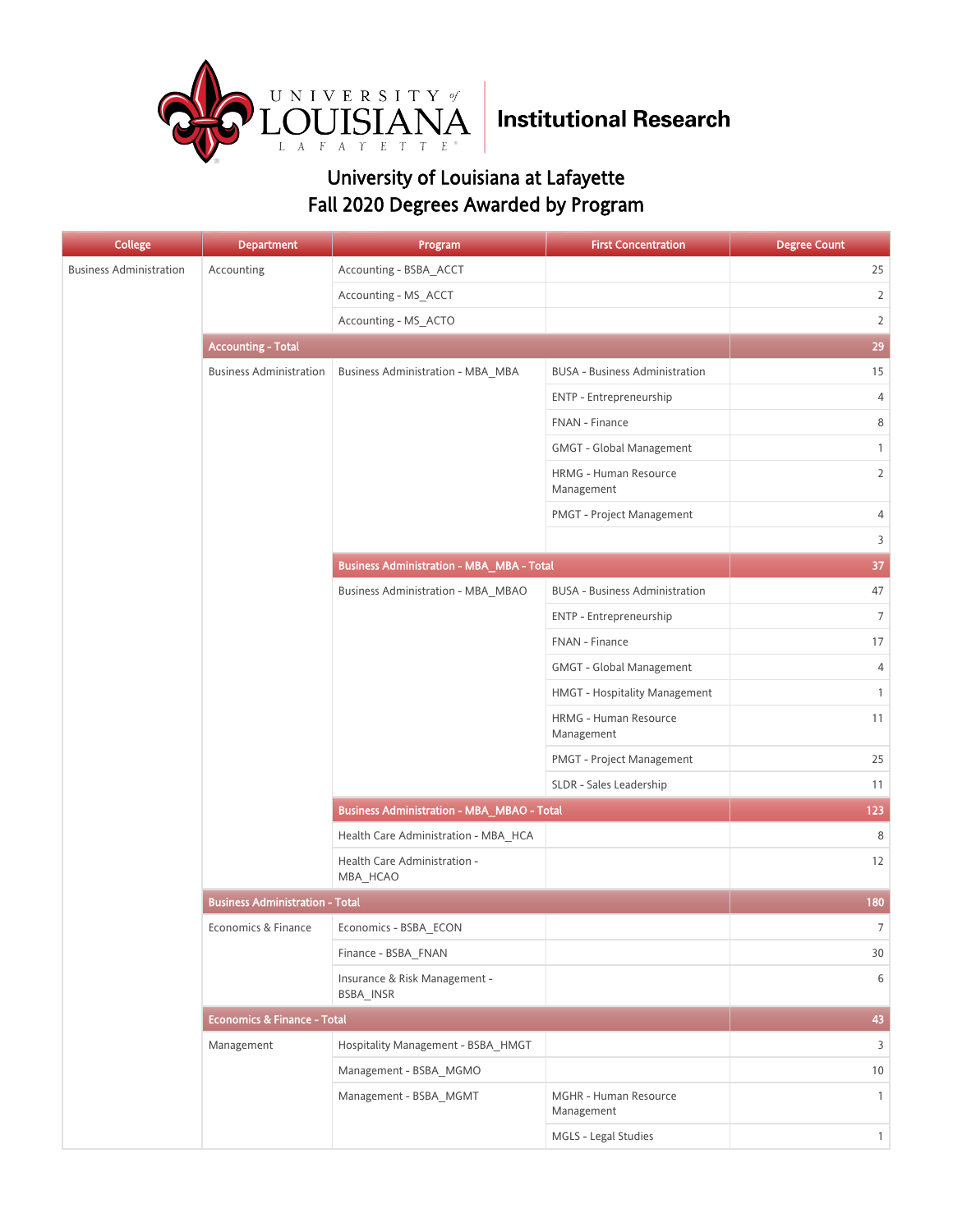

| College                                    | <b>Department</b>         | Program                                       | <b>First Concentration</b> | <b>Degree Count</b> |
|--------------------------------------------|---------------------------|-----------------------------------------------|----------------------------|---------------------|
| <b>Business Administration</b>             | Management                | Management - BSBA MGMT                        |                            | 50                  |
|                                            |                           | Management - BSBA MGMT - Total                |                            | 52                  |
|                                            |                           | Professional Land/Resource Mgt -<br>BSBA PLRM |                            | 4                   |
|                                            | <b>Management - Total</b> |                                               |                            | 69                  |
|                                            | Marketing & Hospitality   | Hospitality Management - BSBA HMGT            |                            | $\overline{2}$      |
|                                            |                           | Marketing - BSBA MKTG                         |                            | 13                  |
| <b>Marketing &amp; Hospitality - Total</b> |                           |                                               | 15                         |                     |
| <b>Business Administration - Total</b>     |                           |                                               |                            | 336                 |
| <b>Overall - Total</b>                     |                           |                                               |                            | 336                 |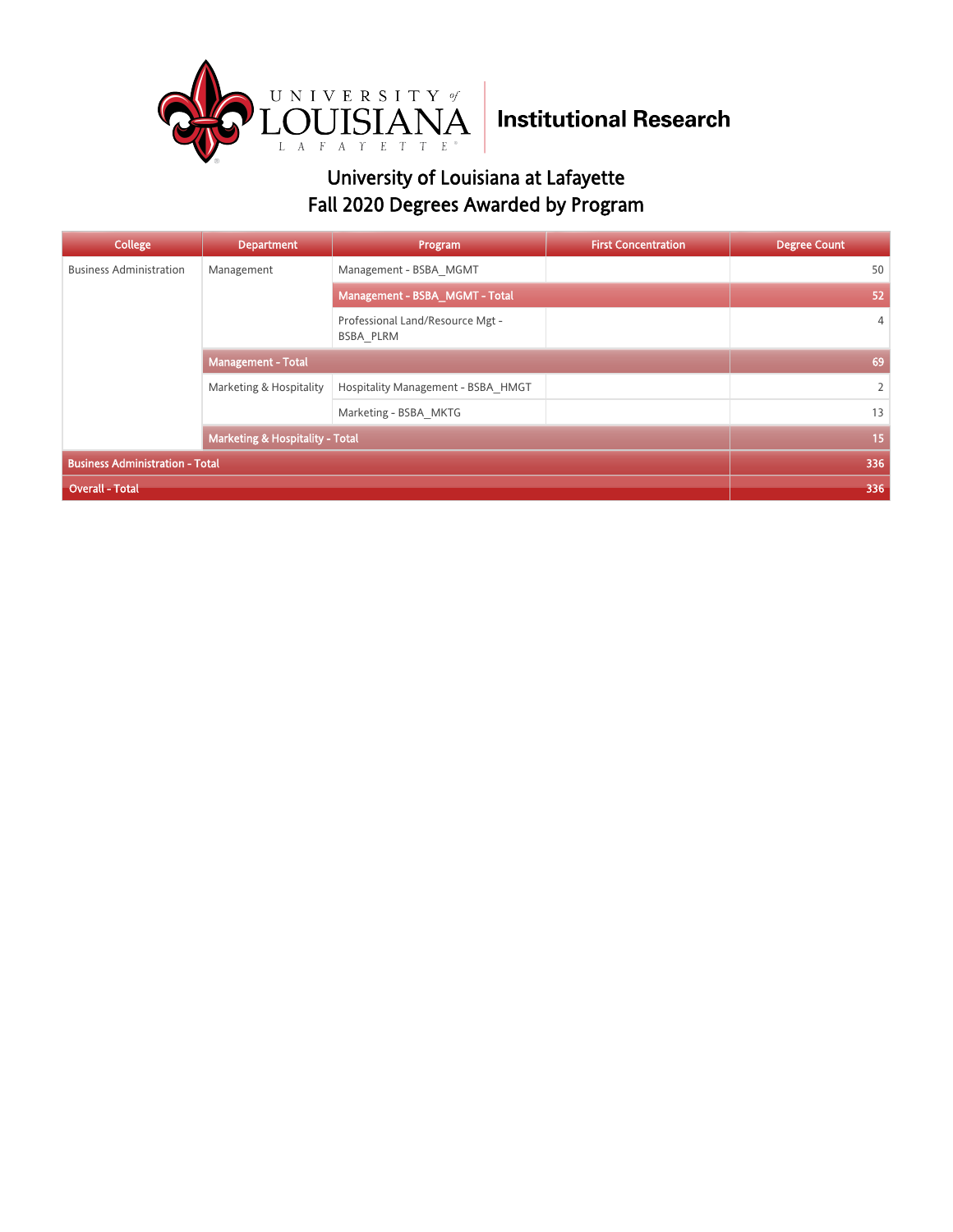

| <b>College</b> | <b>Department</b>                           | Program                                          | <b>First Concentration</b>              | <b>Degree Count</b>     |
|----------------|---------------------------------------------|--------------------------------------------------|-----------------------------------------|-------------------------|
| Education      | <b>Counselor Education</b>                  | Counselor Education - MS_COUE                    | CMH - Clinical Mental Health            | 7                       |
|                |                                             |                                                  |                                         | $\mathbf{1}$            |
|                |                                             | <b>Counselor Education - MS_COUE - Total</b>     |                                         | $\bf{8}$                |
|                | <b>Counselor Education - Total</b>          |                                                  |                                         | 8                       |
|                | Curriculum &<br>Instruction                 | Art or Music Education Gr K-12 -<br>BA_EDAM      | EDIN - Instrumental Music<br>Education  | 6                       |
|                |                                             |                                                  | EDVO - Vocal Music Education            | $\mathbf{1}$            |
|                |                                             | Art or Music Education Gr K-12 - BA_EDAM - Total |                                         | $\overline{\mathbf{7}}$ |
|                |                                             | Early Childhood Ed Gr PK-3 - BS_EDPK             |                                         | 16                      |
|                |                                             | Elem Ed & Spec Ed M/Mod Gr 1-5 -<br>MAT_ELEM     |                                         | $\overline{2}$          |
|                |                                             | Elementary Education Gr 1-5 - BS EDEL            |                                         | 13                      |
|                |                                             | Middle School Education Gr 4-8 -                 | <b>EDGS - General Science Education</b> | $\mathbf{1}$            |
|                |                                             | BS_EDMD                                          | EDMA - Mathematics Education            | $\mathbf{1}$            |
|                |                                             | Middle School Education Gr 4-8 - BS_EDMD - Total |                                         | $\overline{2}$          |
|                |                                             | OL Curriculum & Instruction - MED EDCI           | IS - Instructional Specialist           | 3                       |
|                |                                             |                                                  |                                         | 4                       |
|                |                                             | OL Curriculum & Instruction - MED_EDCI - Total   |                                         | $\mathbf{7}$            |
|                |                                             | Secondary Education & Teaching -<br>BS_EDSD      | <b>EDBI - Biology Education</b>         | $\mathbf{1}$            |
|                |                                             |                                                  | <b>EDEN</b> - English Education         | 5                       |
|                |                                             |                                                  | EDMA - Mathematics Education            | $\mathbf{1}$            |
|                |                                             |                                                  | EDSS - Social Studies Education         | $\overline{2}$          |
|                |                                             | Secondary Education & Teaching - BS_EDSD - Total | 9                                       |                         |
|                |                                             | Special Ed: Gifted - MED_GIFT                    |                                         | $\overline{2}$          |
|                | <b>Curriculum &amp; Instruction - Total</b> | 58                                               |                                         |                         |
|                | Foundations &                               | Educational Leadership - EDD_EDLD                | EK12 - K-12                             | $\mathbf{1}$            |
|                | Leadership                                  |                                                  | HIED - Higher Education Admin           | 3                       |
|                |                                             | Educational Leadership - EDD EDLD - Total        |                                         | 4                       |
|                | <b>Foundations &amp; Leadership - Total</b> |                                                  |                                         | 4                       |
|                | Kinesiology                                 | Hlth & PE/Kinesiology Gr K-12 -                  | <b>EDEX - Exercise Science</b>          | $\overline{2}$          |
|                |                                             | <b>BS EDKN</b>                                   | EDFS - ExSci Fitness Studies            | $\overline{2}$          |
|                |                                             |                                                  | EDHF - ExSci Hlth & Fitness Sales       | $\mathbf{1}$            |
|                |                                             |                                                  | EDPP - ExSci Pre-Prof Studies           | 6                       |
|                |                                             |                                                  | EDSM - Sports Management                | $\mathbf{1}$            |
|                |                                             | Hlth & PE/Kinesiology Gr K-12 - BS_EDKN - Total  |                                         | 12 <sub>2</sub>         |
|                |                                             | Kinesiology - BS EDKS                            | EDFS - ExSci Fitness Studies            | 6                       |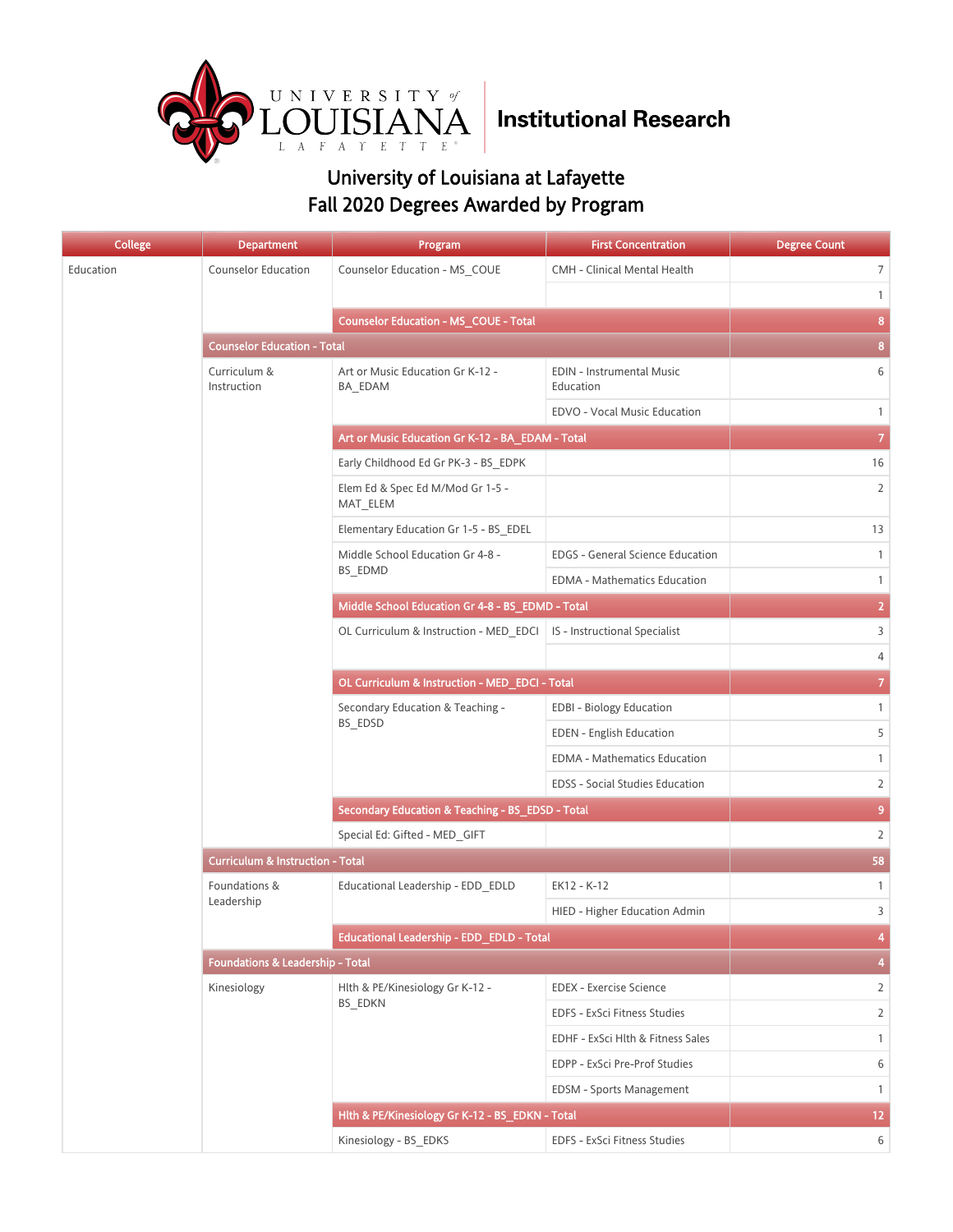

| <b>College</b>           | <b>Department</b>   | Program                       | <b>First Concentration</b>              | <b>Degree Count</b> |
|--------------------------|---------------------|-------------------------------|-----------------------------------------|---------------------|
| Education                | Kinesiology         | Kinesiology - BS_EDKS         | EDHF - ExSci Hlth & Fitness Sales       | $\mathbf{1}$        |
|                          |                     |                               | EDHP - Health Promotion &<br>Wellness   | 4                   |
|                          |                     |                               | EDPP - ExSci Pre-Prof Studies           | 25                  |
|                          |                     |                               | EDSM - Sports Management                | 5                   |
|                          |                     | Kinesiology - BS_EDKS - Total |                                         | 41                  |
|                          |                     | Kinesiology - MS KNES         | KESS - KN, Exercise & Sport<br>Science  | $\mathbf{1}$        |
|                          |                     |                               | KHPW - Health Promotion and<br>Wellness | $\mathbf{1}$        |
|                          |                     | Kinesiology - MS_KNES - Total |                                         | $\overline{2}$      |
|                          | Kinesiology - Total |                               |                                         | 55                  |
| <b>Education - Total</b> | 125                 |                               |                                         |                     |
| <b>Overall - Total</b>   |                     |                               |                                         | 125                 |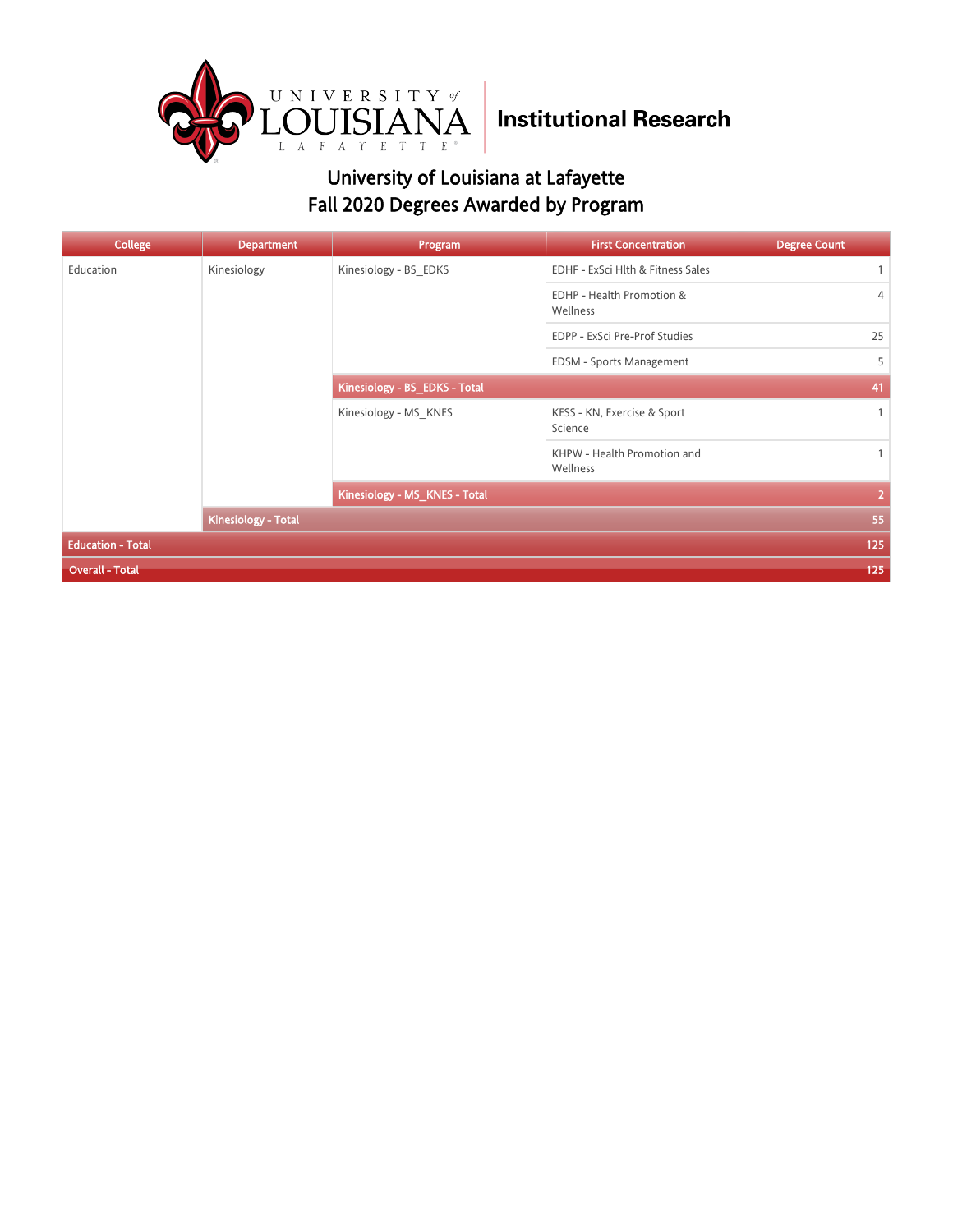

| <b>College</b>             | <b>Department</b>                             | Program                                           | <b>First Concentration</b>         | <b>Degree Count</b>     |  |
|----------------------------|-----------------------------------------------|---------------------------------------------------|------------------------------------|-------------------------|--|
| Engineering                | <b>Chemical Engineering</b>                   | Chemical Engineering - BCHE_CHEE                  |                                    | 6                       |  |
|                            | <b>Chemical Engineering - Total</b>           |                                                   |                                    | 6 <sup>1</sup>          |  |
|                            | Civil Engineering                             | Civil Engineering - BCIV CIVE                     |                                    | $\overline{4}$          |  |
|                            | <b>Civil Engineering - Total</b>              |                                                   |                                    | $\overline{\bf{4}}$     |  |
|                            | Electrical & Computer                         | Electrical Engineering - BELE ELEE                | <b>CMEG</b> - Computer Engineering | 3                       |  |
|                            | Engr                                          |                                                   |                                    | $\,8\,$                 |  |
|                            |                                               | <b>Electrical Engineering - BELE_ELEE - Total</b> |                                    | 11                      |  |
|                            | <b>Electrical &amp; Computer Engr - Total</b> |                                                   |                                    | 11                      |  |
|                            | Engineering                                   | Engineering - MSE ENGR                            | <b>CHEE - Chemical Engineering</b> | $\overline{2}$          |  |
|                            |                                               |                                                   | CIVE - Civil Engineering           | $\overline{2}$          |  |
|                            |                                               |                                                   | MCHE - Mechanical Engineering      | $\mathbf{1}$            |  |
|                            |                                               |                                                   | PETE - Petroleum Engineering       | $\mathbf{1}$            |  |
|                            |                                               | Engineering - MSE_ENGR - Total                    |                                    | 6 <sup>1</sup>          |  |
|                            |                                               | Systems Engineering - PHD SYSE                    | CIVE - Civil Engineering           | $\overline{2}$          |  |
|                            |                                               |                                                   | PETE - Petroleum Engineering       | $\mathbf{1}$            |  |
|                            |                                               | Systems Engineering - PHD_SYSE - Total            |                                    | $\overline{\mathbf{3}}$ |  |
|                            | <b>Engineering - Total</b>                    | $\overline{9}$                                    |                                    |                         |  |
|                            | <b>Industrial Technology</b>                  | Industrial Technology - BSIT ITEC                 |                                    | 34                      |  |
|                            |                                               | Systems Technology - MS_STEC                      |                                    | $\overline{2}$          |  |
|                            |                                               | <b>Industrial Technology - Total</b>              |                                    |                         |  |
|                            | <b>Mechanical Engineering</b>                 | Mechanical Engineering - BMEC_MCHE                |                                    | 56                      |  |
|                            | <b>Mechanical Engineering - Total</b>         |                                                   |                                    | 56                      |  |
|                            | Petroleum Engineering                         | Petroleum Engineering - BPET_PETE                 |                                    | 11                      |  |
|                            | <b>Petroleum Engineering - Total</b>          | 11                                                |                                    |                         |  |
| <b>Engineering - Total</b> | 133                                           |                                                   |                                    |                         |  |
| <b>Overall - Total</b>     |                                               |                                                   |                                    | 133                     |  |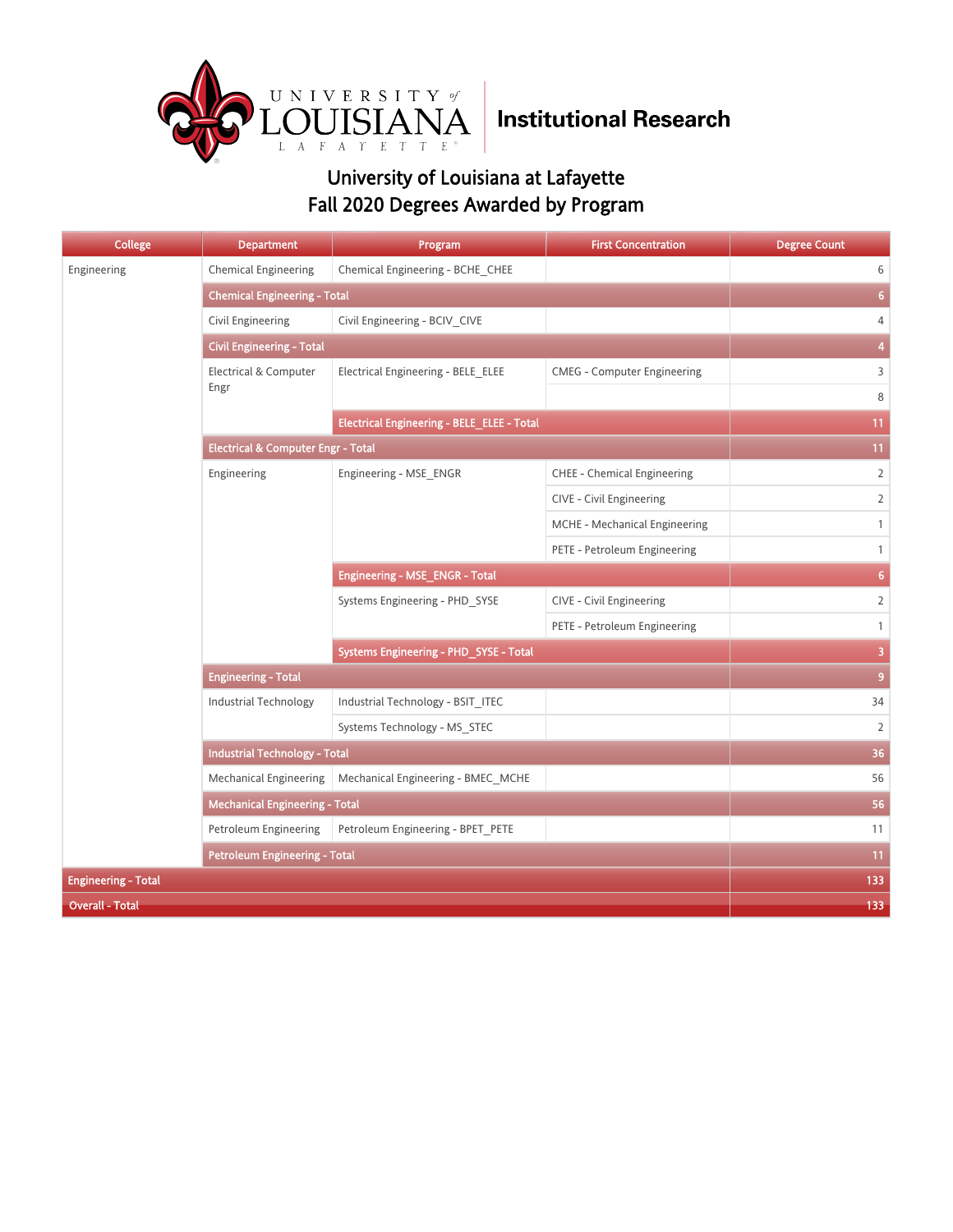

| <b>College</b> | <b>Department</b>                      | Program                                          | <b>First Concentration</b>                    | <b>Degree Count</b>     |
|----------------|----------------------------------------|--------------------------------------------------|-----------------------------------------------|-------------------------|
| Liberal Arts   | College of Liberal Arts                | Moving Image Arts - BA_MIA                       |                                               | 11                      |
|                | <b>College of Liberal Arts - Total</b> |                                                  |                                               | 11                      |
|                | Communication                          | Communication - MS_CMCN                          |                                               | 8                       |
|                |                                        | Mass Communications - BA_MCOM                    | ADV - Advertising                             | $\overline{2}$          |
|                |                                        |                                                  | <b>BRDC</b> - Broadcasting                    | 10                      |
|                |                                        |                                                  | JOUR - Journalism                             | 6                       |
|                |                                        | Mass Communications - BA_MCOM - Total            |                                               | 18                      |
|                |                                        | Public Relations - BA_PREL                       |                                               | $\mathbf{1}$            |
|                |                                        | Strategic Communication - BA SCOM                | ADV - Advertising                             | $\mathsf{3}$            |
|                |                                        |                                                  | OCOM - Organizational<br>Communication        | $\overline{4}$          |
|                |                                        |                                                  | <b>PREL - Public Relations</b>                | 12                      |
|                |                                        |                                                  |                                               | $\mathbf{1}$            |
|                |                                        | <b>Strategic Communication - BA_SCOM - Total</b> |                                               | 20                      |
|                | <b>Communication - Total</b>           |                                                  |                                               | 47                      |
|                | Communicative<br>Disorders             | Applied Language & Speech Sci -<br>PHD_ALSS      |                                               | $\mathbf{1}$            |
|                |                                        | Speech Pathology and Audiology -<br>BA_CODI      |                                               | 23                      |
|                | <b>Communicative Disorders - Total</b> | 24                                               |                                               |                         |
|                | Criminal Justice                       | Criminal Justice - BS_CJUS                       |                                               | 27                      |
|                | <b>Criminal Justice - Total</b>        | 27                                               |                                               |                         |
|                | English                                | English - BA_ENGL                                | <b>CW</b> - Creative Writing                  | $\overline{7}$          |
|                |                                        |                                                  | LIT - Literature                              | 4                       |
|                |                                        |                                                  | PW - Professional Writing                     | $\mathsf{3}$            |
|                |                                        |                                                  |                                               | 8                       |
|                |                                        | English - BA_ENGL - Total                        |                                               | 22                      |
|                |                                        | English - MA ENGL                                |                                               | 4                       |
|                |                                        | English - PHD_ENGL                               |                                               | $\mathsf{3}$            |
|                | <b>English - Total</b>                 |                                                  |                                               | 29                      |
|                | History, Geography, &                  | History - BA HIST                                |                                               | $\overline{4}$          |
|                | Phil                                   | History - MA HIST                                |                                               | $\mathbf{1}$            |
|                | History, Geography, & Phil - Total     |                                                  |                                               | $\overline{\mathbf{5}}$ |
|                | Modern Languages                       | Modern Languages - BA_MODL                       | FRFS - French & Francophone<br><b>Studies</b> | $\mathbf{1}$            |
|                |                                        |                                                  | SPAN - Spanish                                | $\mathbf{1}$            |
|                |                                        | Modern Languages - BA_MODL - Total               |                                               | $\overline{2}$          |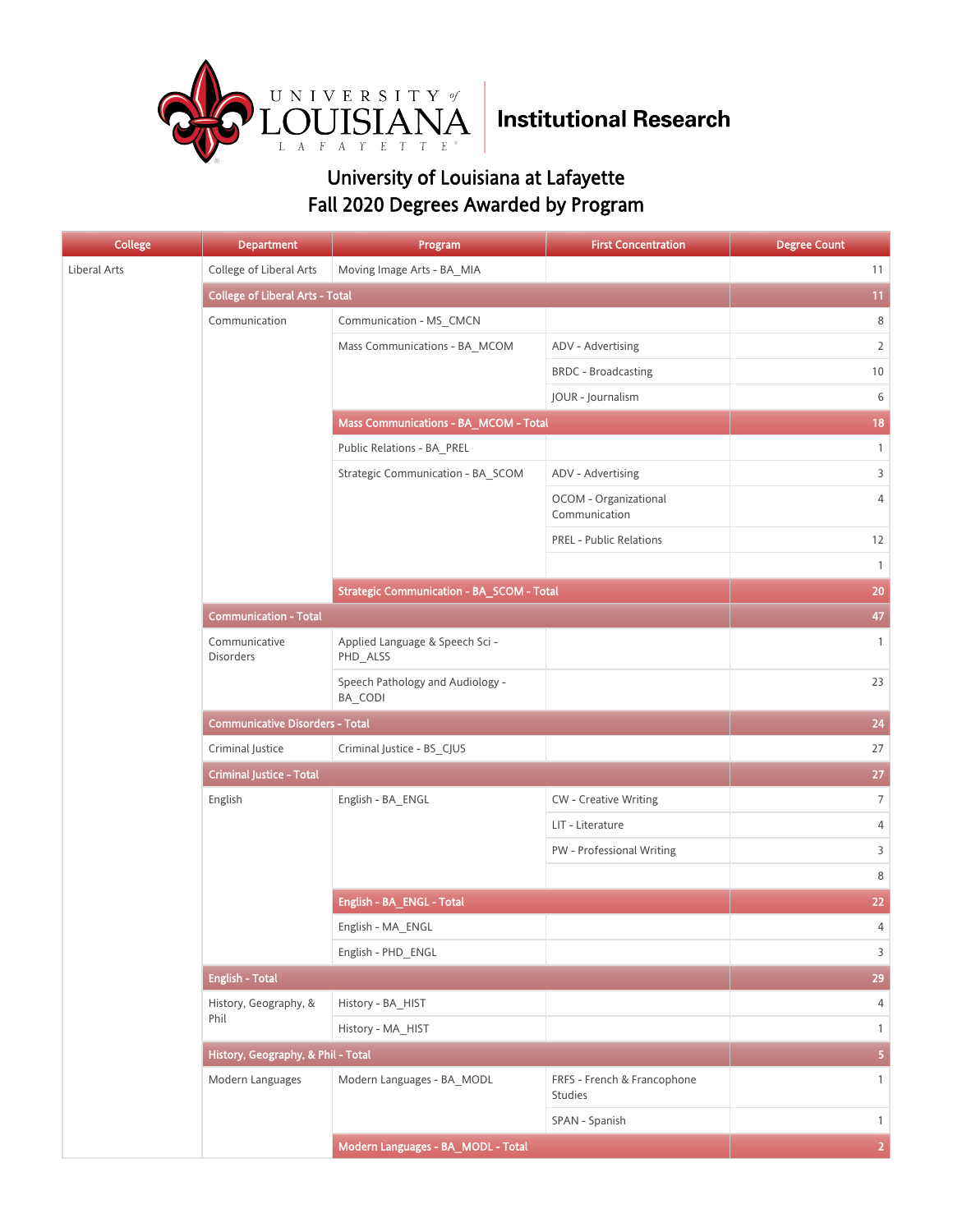

| College                     | <b>Department</b>                   | Program                             | <b>First Concentration</b>            | <b>Degree Count</b> |
|-----------------------------|-------------------------------------|-------------------------------------|---------------------------------------|---------------------|
| Liberal Arts                | Modern Languages - Total            |                                     | $\overline{2}$                        |                     |
|                             | <b>Political Science</b>            | Political Science - BA POLS         | <b>INTR - International Relations</b> | $\mathbf{1}$        |
|                             |                                     |                                     | PLAW - Pre-Law                        | $\overline{7}$      |
|                             |                                     |                                     |                                       | 9                   |
|                             |                                     | Political Science - BA_POLS - Total |                                       | 17                  |
|                             | <b>Political Science - Total</b>    | 17                                  |                                       |                     |
|                             | Psychology                          | Psychology - BS PSYC                |                                       | 31                  |
|                             |                                     | Psychology - MS PSYC                |                                       | 6                   |
|                             | <b>Psychology - Total</b>           | 37                                  |                                       |                     |
|                             | Soci, Anth, & Child/Fam             | Anthropology - BA ANTH              |                                       | 4                   |
|                             | Stu                                 | Child and Family Studies - BS CAFS  |                                       | 19                  |
|                             |                                     | Sociology - BA SOCI                 |                                       | 6                   |
|                             | Soci, Anth, & Child/Fam Stu - Total |                                     |                                       | 29                  |
| <b>Liberal Arts - Total</b> |                                     |                                     |                                       | 228                 |
| <b>Overall - Total</b>      | 228                                 |                                     |                                       |                     |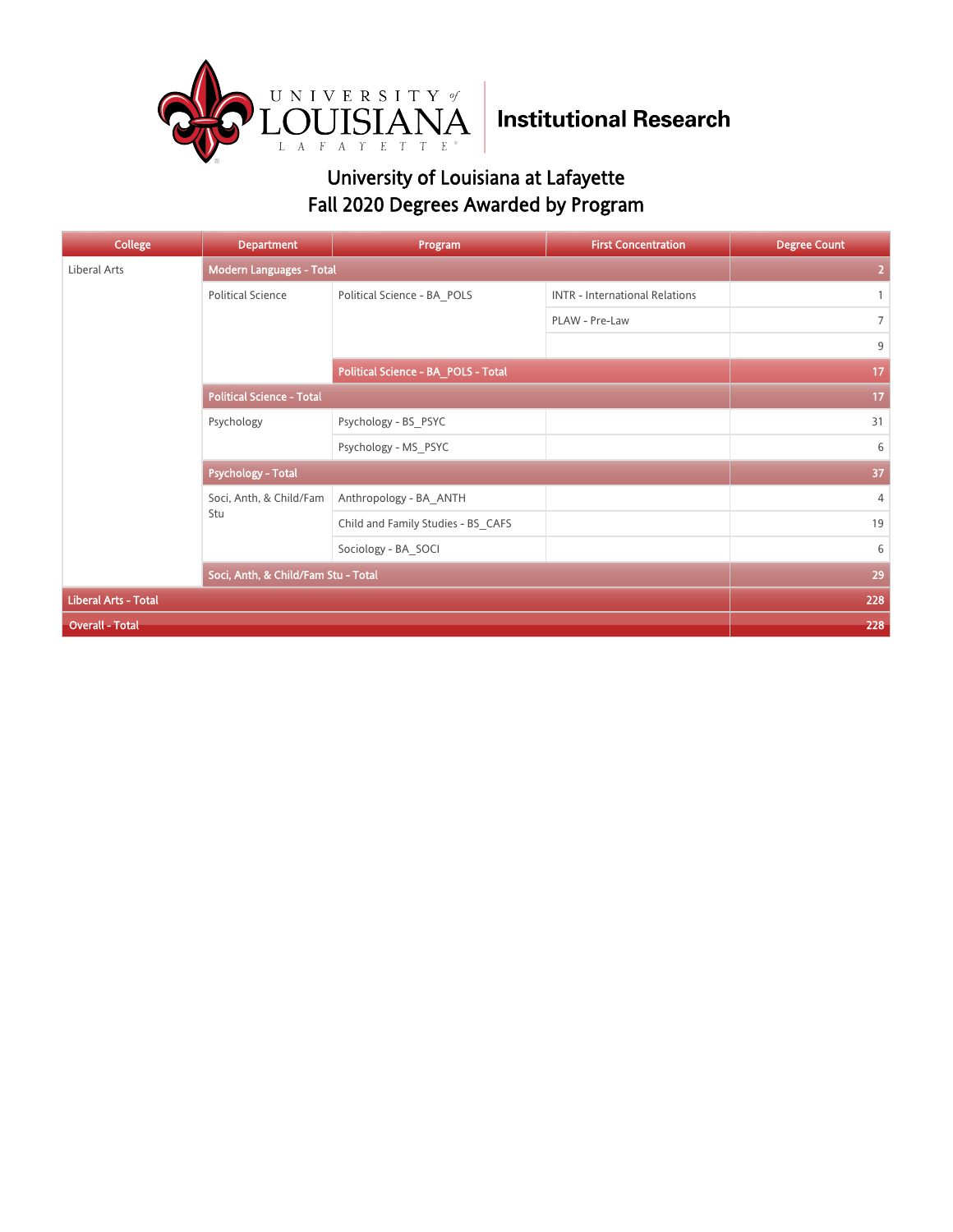

| College                                | <b>Department</b>                  | Program                              | <b>First Concentration</b>      | <b>Degree Count</b> |
|----------------------------------------|------------------------------------|--------------------------------------|---------------------------------|---------------------|
| Nurs & Allied Hlth<br>Professions      | Nursing - Bachelors                | Nursing - BSN NURS                   |                                 | 70                  |
|                                        |                                    | Nursing, Online RN to BSN - BSN RN2B |                                 | 134                 |
|                                        | <b>Nursing - Bachelors - Total</b> | 204                                  |                                 |                     |
|                                        | Nursing - Graduate                 | Nursing - MSN NURS                   | FNP - Family Nurse Practitioner | 20                  |
|                                        |                                    | Nursing Practice - DNP NP            |                                 | $\overline{2}$      |
|                                        | <b>Nursing - Graduate - Total</b>  | 22                                   |                                 |                     |
| Nurs & Allied Hlth Professions - Total |                                    |                                      |                                 | 226                 |
| <b>Overall - Total</b>                 |                                    |                                      |                                 | 226                 |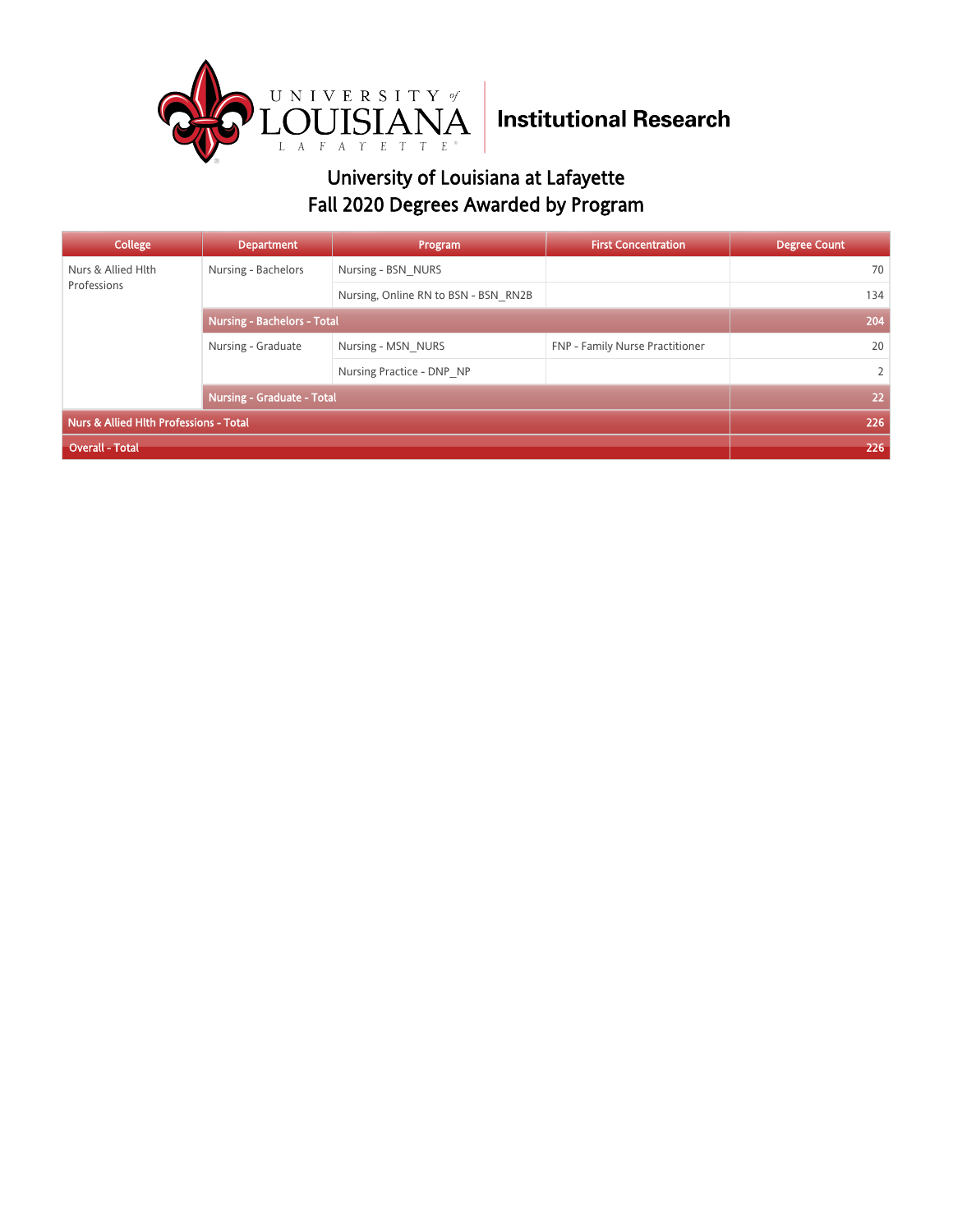

| <b>College</b> | <b>Department</b>                       | Program                                     | <b>First Concentration</b>                | <b>Degree Count</b> |
|----------------|-----------------------------------------|---------------------------------------------|-------------------------------------------|---------------------|
| Sciences       | Biology and<br>Microbiology             | Biology - BS_BIOL                           | EEMB - Ecology, Evolution& Marine<br>Biol | $\overline{2}$      |
|                |                                         |                                             | MCBL - Microbiology                       | 4                   |
|                |                                         |                                             | MEDA - Medical & Allied Hlth<br>Science   | 19                  |
|                |                                         |                                             | VETB - Veterinary Bioscience              | $\overline{2}$      |
|                |                                         |                                             |                                           | 18                  |
|                |                                         | Biology - BS_BIOL - Total                   |                                           | 45                  |
|                |                                         | Biology - MS_BIOL                           |                                           | $\overline{2}$      |
|                |                                         | Environmental/Evolutionary Bio -<br>PHD_BIO |                                           | $\overline{2}$      |
|                | <b>Biology and Microbiology - Total</b> |                                             |                                           | 49                  |
|                | Center for Advanced                     | Computer Science - MS_CMPS                  |                                           | 8                   |
|                | <b>CMPS</b>                             | Computer Science - PHD CMPS                 |                                           | $\overline{4}$      |
|                | <b>Center for Advanced CMPS - Total</b> |                                             |                                           | 12 <sub>2</sub>     |
|                | Chemistry                               | Chemistry - BS_CHEM                         |                                           | 9                   |
|                | <b>Chemistry - Total</b>                | 9 <sup>°</sup>                              |                                           |                     |
|                | Computer Science                        | Computer Science - BS_CMPS                  | <b>CLCU - Cloud Computing</b>             | $\mathbf{1}$        |
|                |                                         |                                             | <b>CMPE - Computer Engineering</b>        | 5                   |
|                |                                         |                                             | <b>INFT - Information Technology</b>      | 17                  |
|                |                                         |                                             | SCIC - Scientific Computing               | $\overline{2}$      |
|                |                                         |                                             | VGDD - Video Game Design & Dev            | 8                   |
|                |                                         |                                             |                                           | $\mathbf{1}$        |
|                |                                         | Computer Science - BS_CMPS - Total          |                                           | 34                  |
|                | <b>Computer Science - Total</b>         |                                             |                                           | 34                  |
|                | <b>Environmental Science</b>            | Environmental Science - BS_ENVS             | CONV - Soil & Water Conservation          | 4                   |
|                |                                         |                                             | DIGI - Digital Geography                  | $\mathbf{1}$        |
|                |                                         |                                             | ENVQ - Environmental Quality              | $\mathbf{1}$        |
|                |                                         | Environmental Science - BS_ENVS - Total     |                                           | $6\phantom{a}$      |
|                | <b>Environmental Science - Total</b>    |                                             |                                           | 6 <sup>1</sup>      |
|                | Geology                                 | Geology - BS_GEOL                           |                                           | 6                   |
|                |                                         | Geology - MS_GEOL                           |                                           | $\mathbf{1}$        |
|                | <b>Geology - Total</b>                  |                                             |                                           | $\overline{7}$      |
|                | Informatics                             | Informatics - BS_INFX                       | HLTI - Health Informatics                 | 3                   |
|                |                                         |                                             | IMT - Interactive Media<br>Technology     | $\overline{2}$      |
|                |                                         |                                             | SYSA - Systems Administration             | 8                   |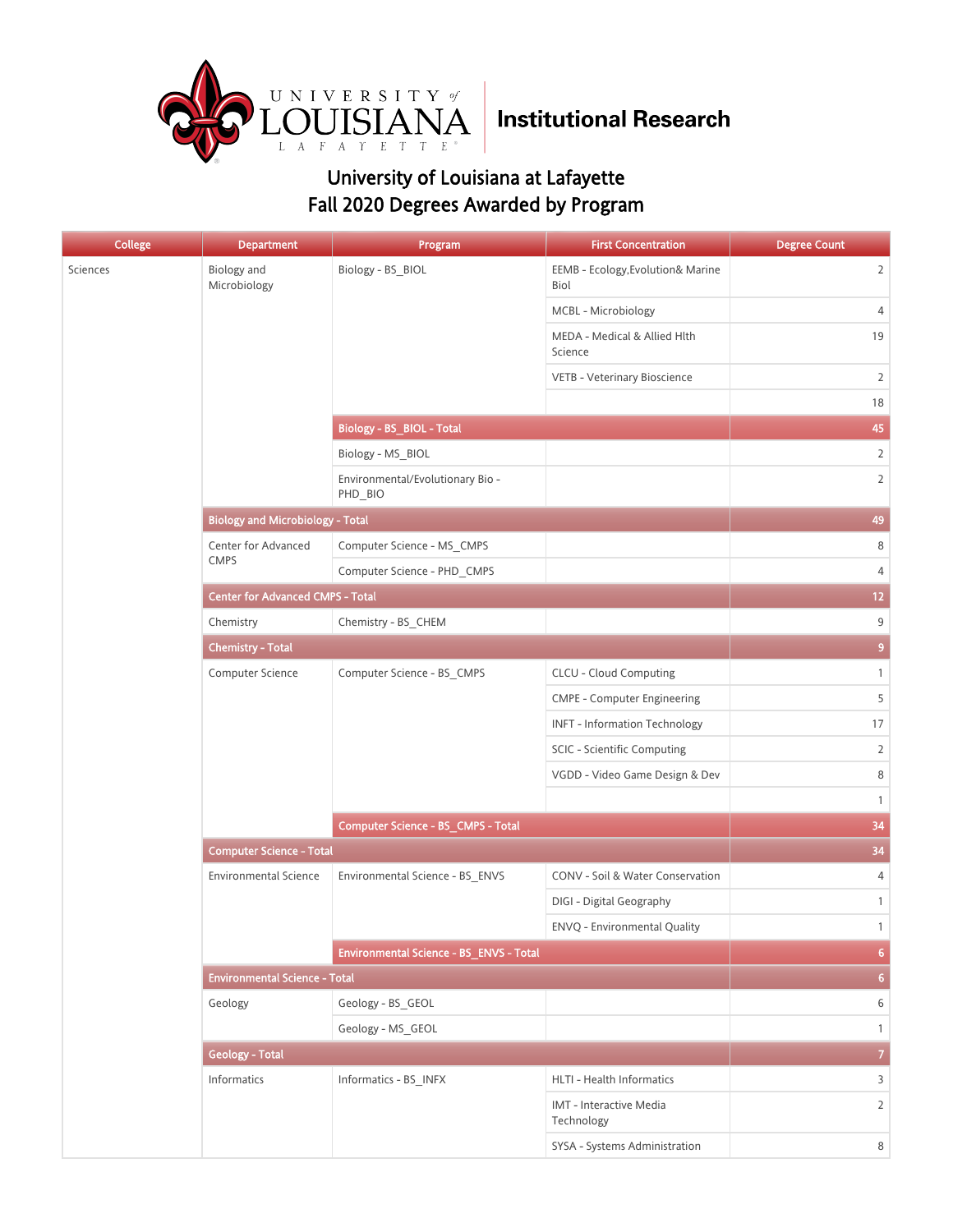

| <b>College</b>          | <b>Department</b>          | Program                       | <b>First Concentration</b> | <b>Degree Count</b> |
|-------------------------|----------------------------|-------------------------------|----------------------------|---------------------|
| Sciences                | <b>Informatics</b>         | Informatics - BS_INFX - Total |                            | 13                  |
|                         |                            | Informatics - MS INFX         |                            | $\overline{4}$      |
|                         | <b>Informatics - Total</b> | 17                            |                            |                     |
|                         | <b>Mathematics</b>         | Mathematics - BS MATH         |                            | 6                   |
|                         |                            | Mathematics - MS MATH         |                            | $\overline{7}$      |
|                         | <b>Mathematics - Total</b> | 13                            |                            |                     |
|                         | Physics                    | Physics - BS PHYS             | PHCO - Pre-Allied Health   | $\mathbf{1}$        |
|                         |                            | Physics - MS PHYS             |                            | $\mathbf{1}$        |
|                         | <b>Physics - Total</b>     | $\overline{2}$                |                            |                     |
| <b>Sciences - Total</b> |                            |                               |                            | 149                 |
| <b>Overall - Total</b>  |                            |                               |                            | 149                 |